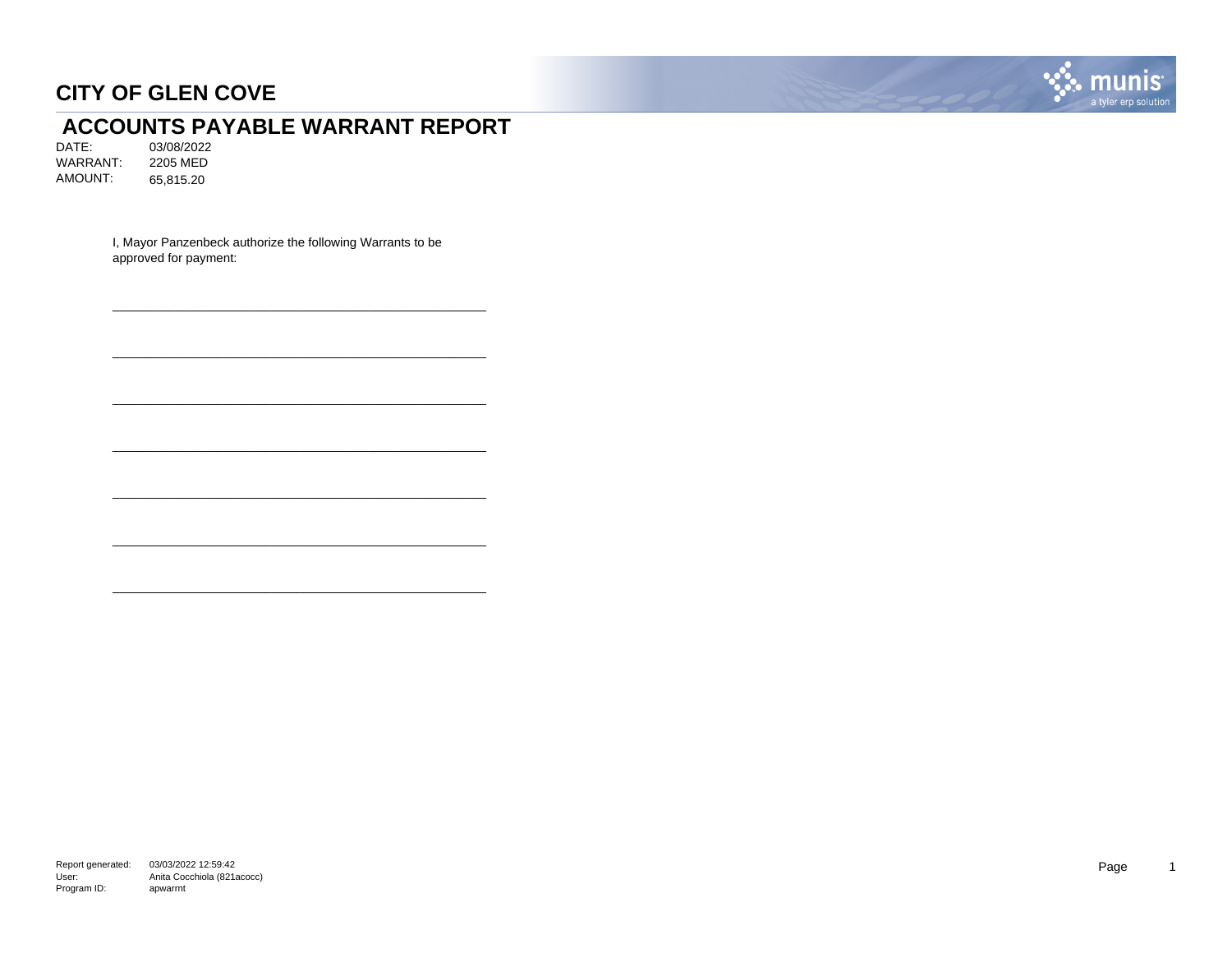

# **ACCOUNTS PAYABLE WARRANT REPORT**

# **Detail Invoice List**<br>WARRANT: 2205 MED

WARRANT: 2205 MED 03/08/2022 DUE DATE: 03/08/2022

|               | <b>CASH ACCOUNT: Z</b>                              | 12000 |              | <b>CASH OPERATING</b> |             |                 |                                  |                      |                 |                |              |
|---------------|-----------------------------------------------------|-------|--------------|-----------------------|-------------|-----------------|----------------------------------|----------------------|-----------------|----------------|--------------|
| <b>VENDOR</b> |                                                     |       | <b>REMIT</b> | <b>PO</b>             | <b>TYPE</b> | <b>DUE DATE</b> | <b>INVOICE</b>                   | <b>AMOUNT</b>        | <b>DOCUMENT</b> | <b>VOUCHER</b> | <b>CHECK</b> |
| 10273         | <b>ANZALONE, ANGELINE</b><br><b>ACCOUNT DETAIL</b>  |       | 0000         |                       | <b>INV</b>  | 03/08/2022      | $2021 - 2$<br><b>LINE AMOUNT</b> |                      | 118237          | 116543         |              |
|               | 1 A9010                                             | 57171 |              | <b>BENEFITS</b>       | PART B MED  |                 | 1,782.00                         |                      |                 |                |              |
|               |                                                     |       |              |                       |             |                 | <b>CHECK TOTAL</b>               | 1,782.00<br>1,782.00 |                 |                |              |
| 10543         | <b>AUCIELLO, RITA E.</b><br><b>ACCOUNT DETAIL</b>   |       | 0000         |                       | <b>INV</b>  | 03/08/2022      | $2021 - 2$<br><b>LINE AMOUNT</b> |                      | 118238          | 116544         |              |
|               | 1 A9010                                             | 57171 |              | <b>BENEFITS</b>       | PART B MED  |                 | 1,782.00                         |                      |                 |                |              |
|               |                                                     |       |              |                       |             |                 |                                  | 1,782.00             |                 |                |              |
|               |                                                     |       |              |                       |             |                 | <b>CHECK TOTAL</b>               | 1,782.00             |                 |                |              |
| 30657         | CHICLACOS, SUSAN M.<br><b>ACCOUNT DETAIL</b>        |       | 0000         |                       | <b>INV</b>  | 03/08/2022      | $2021 - 2$<br><b>LINE AMOUNT</b> |                      | 118239          | 116545         |              |
|               | 1 A9010                                             | 57171 |              | <b>BENEFITS</b>       | PART B MED  |                 | 4,989.60                         |                      |                 |                |              |
|               |                                                     |       |              |                       |             |                 |                                  | 4,989.60             |                 |                |              |
|               |                                                     |       |              |                       |             |                 | <b>CHECK TOTAL</b>               | 4,989.60             |                 |                |              |
| 30132         | <b>COLANGELO, SANTA</b><br><b>ACCOUNT DETAIL</b>    |       | 0000         |                       | <b>INV</b>  | 03/08/2022      | 2021/2<br><b>LINE AMOUNT</b>     |                      | 118240          | 116546         |              |
|               | 1 A9010                                             | 57171 |              | <b>BENEFITS</b>       | PART B MED  |                 | 1,782.00                         |                      |                 |                |              |
|               |                                                     |       |              |                       |             |                 |                                  | 1,782.00             |                 |                |              |
|               |                                                     |       |              |                       |             |                 | <b>CHECK TOTAL</b>               | 1,782.00             |                 |                |              |
| 30333         | <b>CONTARINO, ANTHONY L.</b>                        |       | 0000         |                       | <b>INV</b>  | 03/08/2022      | $2021 - 2$                       |                      | 118242          | 116548         |              |
|               | <b>ACCOUNT DETAIL</b>                               |       |              |                       |             |                 | <b>LINE AMOUNT</b>               |                      |                 |                |              |
|               | 1 A9010                                             | 57171 |              | <b>BENEFITS</b>       | PART B MED  |                 | 3,564.00                         | 3,564.00             |                 |                |              |
|               |                                                     |       |              |                       |             |                 | <b>CHECK TOTAL</b>               | 3,564.00             |                 |                |              |
| 32958         | <b>COSTANTINO, ANTONIO</b><br><b>ACCOUNT DETAIL</b> |       | 0000         |                       | INV         | 03/08/2022      | $2021 - 2$<br><b>LINE AMOUNT</b> |                      | 118241          | 116547         |              |
|               | 1 A9010                                             | 57171 |              | <b>BENEFITS</b>       | PART B MED  |                 | 3,564.00                         |                      |                 |                |              |
|               |                                                     |       |              |                       |             |                 |                                  | 3,564.00             |                 |                |              |
|               |                                                     |       |              |                       |             |                 | <b>CHECK TOTAL</b>               | 3,564.00             |                 |                |              |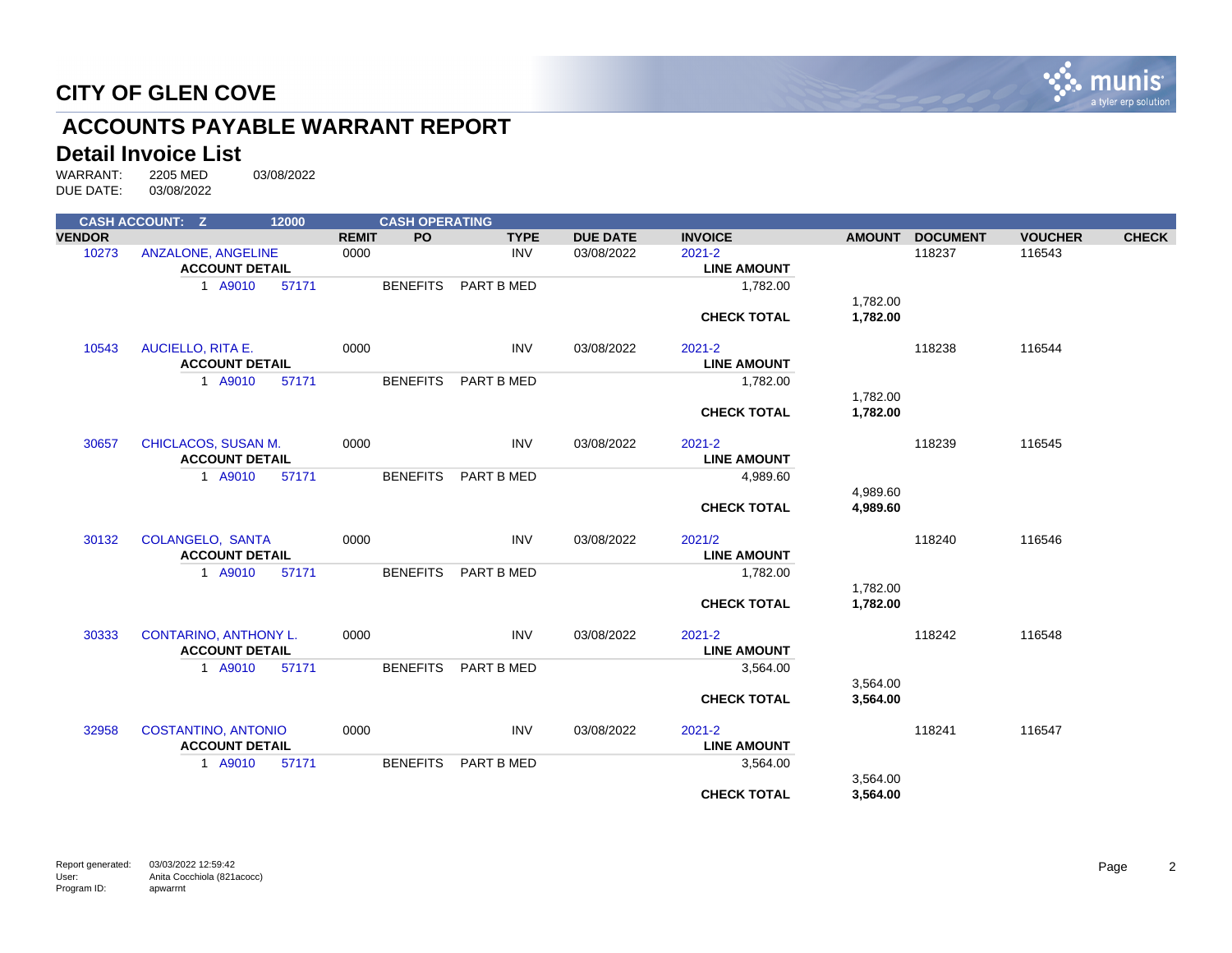

# **ACCOUNTS PAYABLE WARRANT REPORT**

# **Detail Invoice List**<br>WARRANT: 2205 MED

|               | <b>CASH ACCOUNT: Z</b>                           | 12000 |              |                 | <b>CASH OPERATING</b> |                 |                                  |                      |                 |                |              |
|---------------|--------------------------------------------------|-------|--------------|-----------------|-----------------------|-----------------|----------------------------------|----------------------|-----------------|----------------|--------------|
| <b>VENDOR</b> |                                                  |       | <b>REMIT</b> | <b>PO</b>       | <b>TYPE</b>           | <b>DUE DATE</b> | <b>INVOICE</b>                   | <b>AMOUNT</b>        | <b>DOCUMENT</b> | <b>VOUCHER</b> | <b>CHECK</b> |
| 10157         | <b>DEBLASIO, MILENA</b><br><b>ACCOUNT DETAIL</b> |       | 0000         |                 | <b>INV</b>            | 03/08/2022      | $2021 - 2$<br><b>LINE AMOUNT</b> |                      | 118243          | 116549         |              |
|               | 1 A9010                                          | 57171 |              | <b>BENEFITS</b> | PART B MED            |                 | 1,782.00                         |                      |                 |                |              |
|               |                                                  |       |              |                 |                       |                 | <b>CHECK TOTAL</b>               | 1,782.00<br>1,782.00 |                 |                |              |
| 10778         | <b>FAMILLETTE, JOSEPH</b>                        |       | 0000         |                 | <b>INV</b>            | 03/08/2022      | $2021 - 2$                       |                      | 118244          | 116550         |              |
|               | <b>ACCOUNT DETAIL</b>                            |       |              |                 |                       |                 | <b>LINE AMOUNT</b>               |                      |                 |                |              |
|               | 1 A9010                                          | 57171 |              | <b>BENEFITS</b> | PART B MED            |                 | 1,782.00                         |                      |                 |                |              |
|               |                                                  |       |              |                 |                       |                 |                                  | 1,782.00             |                 |                |              |
|               |                                                  |       |              |                 |                       |                 | <b>CHECK TOTAL</b>               | 1,782.00             |                 |                |              |
| 79062         | <b>GALLUCCIO, MARGARET A</b>                     |       | 0000         |                 | <b>INV</b>            | 03/08/2022      | $2021 - 2$                       |                      | 118245          | 116551         |              |
|               | <b>ACCOUNT DETAIL</b>                            |       |              |                 |                       |                 | <b>LINE AMOUNT</b>               |                      |                 |                |              |
|               | 1 A9010                                          | 57171 |              | <b>BENEFITS</b> | PART B MED            |                 | 1,782.00                         |                      |                 |                |              |
|               |                                                  |       |              |                 |                       |                 | <b>CHECK TOTAL</b>               | 1,782.00<br>1,782.00 |                 |                |              |
|               |                                                  |       |              |                 |                       |                 |                                  |                      |                 |                |              |
| 70063         | <b>GELESKI, MARY</b>                             |       | 0000         |                 | <b>INV</b>            | 03/08/2022      | $2021 - 2$                       |                      | 118246          | 116552         |              |
|               | <b>ACCOUNT DETAIL</b>                            |       |              |                 |                       |                 | <b>LINE AMOUNT</b>               |                      |                 |                |              |
|               | 1 A9010                                          | 57171 |              | <b>BENEFITS</b> | PART B MED            |                 | 1,782.00                         |                      |                 |                |              |
|               |                                                  |       |              |                 |                       |                 |                                  | 1,782.00             |                 |                |              |
|               |                                                  |       |              |                 |                       |                 | <b>CHECK TOTAL</b>               | 1,782.00             |                 |                |              |
| 120120        | LAROCQUE, JEANETT                                |       | 0000         |                 | <b>INV</b>            | 03/08/2022      | $2021 - 2$                       |                      | 118247          | 116553         |              |
|               | <b>ACCOUNT DETAIL</b>                            |       |              |                 |                       |                 | <b>LINE AMOUNT</b>               |                      |                 |                |              |
|               | 1 A9010                                          | 57171 |              | <b>BENEFITS</b> | PART B MED            |                 | 1,782.00                         |                      |                 |                |              |
|               |                                                  |       |              |                 |                       |                 |                                  | 1,782.00             |                 |                |              |
|               |                                                  |       |              |                 |                       |                 | <b>CHECK TOTAL</b>               | 1,782.00             |                 |                |              |
| 130200        | MACDONALD, ROBERT                                |       | 0000         |                 | <b>INV</b>            | 03/08/2022      | $2021 - 2$                       |                      | 118248          | 116554         |              |
|               | <b>ACCOUNT DETAIL</b>                            |       |              |                 |                       |                 | <b>LINE AMOUNT</b>               |                      |                 |                |              |
|               | 1 A9010                                          | 57171 |              | <b>BENEFITS</b> | PART B MED            |                 | 1,782.00                         |                      |                 |                |              |
|               |                                                  |       |              |                 |                       |                 |                                  | 1,782.00             |                 |                |              |
|               |                                                  |       |              |                 |                       |                 | <b>CHECK TOTAL</b>               | 1,782.00             |                 |                |              |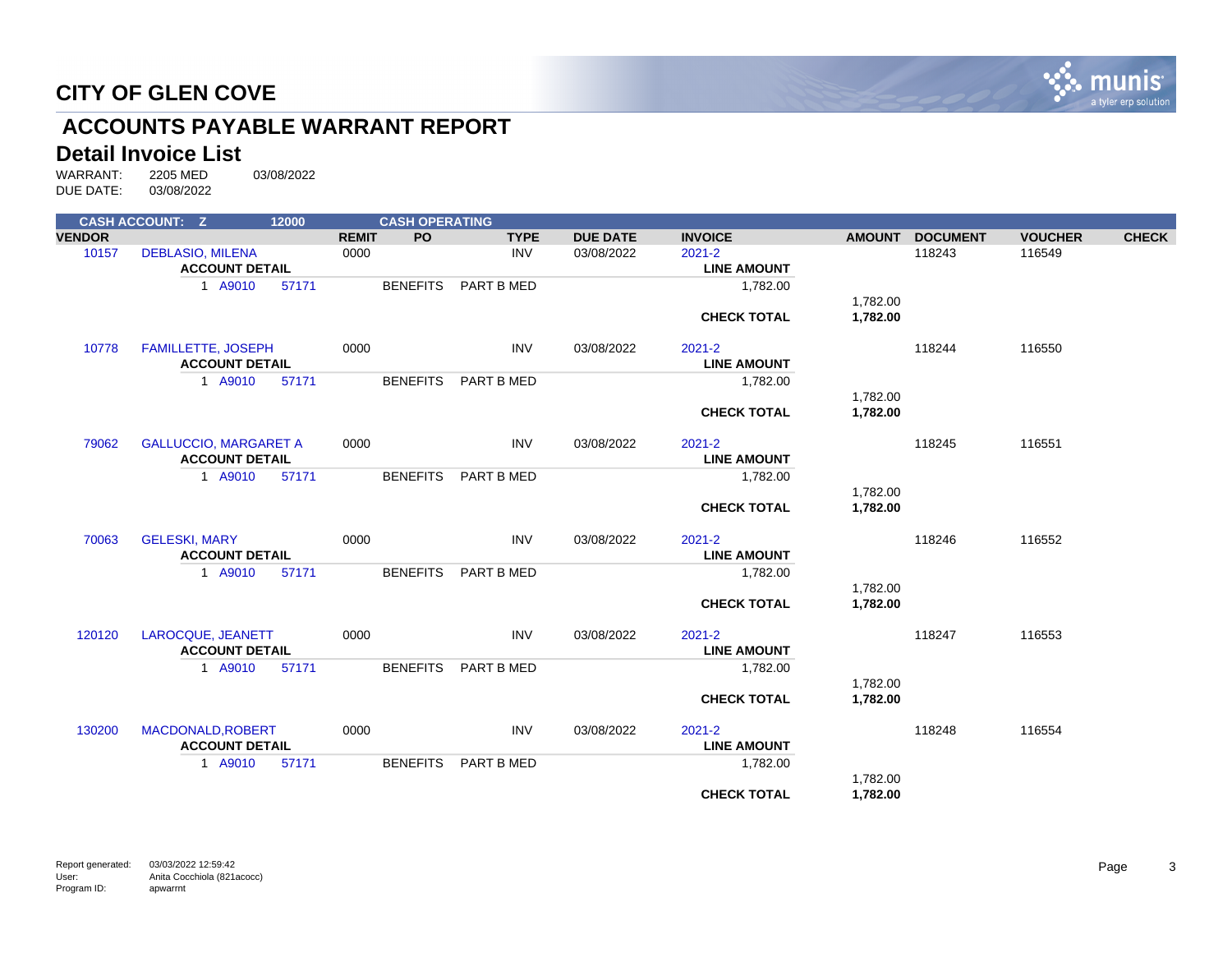

# **ACCOUNTS PAYABLE WARRANT REPORT**

# **Detail Invoice List**<br>WARRANT: 2205 MED

|               | <b>CASH ACCOUNT: Z</b>                      | 12000 |              | <b>CASH OPERATING</b> |             |                 |                                  |                      |                 |                |              |
|---------------|---------------------------------------------|-------|--------------|-----------------------|-------------|-----------------|----------------------------------|----------------------|-----------------|----------------|--------------|
| <b>VENDOR</b> |                                             |       | <b>REMIT</b> | PO.                   | <b>TYPE</b> | <b>DUE DATE</b> | <b>INVOICE</b>                   | <b>AMOUNT</b>        | <b>DOCUMENT</b> | <b>VOUCHER</b> | <b>CHECK</b> |
| 139010        | <b>MACK, ALLEN</b><br><b>ACCOUNT DETAIL</b> |       | 0000         |                       | <b>INV</b>  | 03/08/2022      | $2021 - 2$<br><b>LINE AMOUNT</b> |                      | 118249          | 116555         |              |
|               | 1 A9010                                     | 57171 |              | <b>BENEFITS</b>       | PART B MED  |                 | 1,782.00                         |                      |                 |                |              |
|               |                                             |       |              |                       |             |                 | <b>CHECK TOTAL</b>               | 1,782.00<br>1,782.00 |                 |                |              |
| 10926         | <b>NORMAN, MICHAEL</b>                      |       | 0000         |                       | <b>INV</b>  | 03/08/2022      | $2021 - 2$                       |                      | 118250          | 116556         |              |
|               | <b>ACCOUNT DETAIL</b>                       |       |              |                       |             |                 | <b>LINE AMOUNT</b>               |                      |                 |                |              |
|               | 1 A9010                                     | 57171 |              | <b>BENEFITS</b>       | PART B MED  |                 | 3,088.80                         |                      |                 |                |              |
|               |                                             |       |              |                       |             |                 |                                  | 3,088.80             |                 |                |              |
|               |                                             |       |              |                       |             |                 | <b>CHECK TOTAL</b>               | 3,088.80             |                 |                |              |
| 150825        | <b>OGLESBY, ROMIEDELL</b>                   |       | 0000         |                       | <b>INV</b>  | 03/08/2022      | $2021 - 2$                       |                      | 118251          | 116557         |              |
|               | <b>ACCOUNT DETAIL</b>                       |       |              |                       |             |                 | <b>LINE AMOUNT</b>               |                      |                 |                |              |
|               | 1 A9010                                     | 57171 |              | <b>BENEFITS</b>       | PART B MED  |                 | 3,564.00                         |                      |                 |                |              |
|               |                                             |       |              |                       |             |                 | <b>CHECK TOTAL</b>               | 3,564.00<br>3,564.00 |                 |                |              |
| 180389        | <b>REYES, NARCISO V.</b>                    |       | 0000         |                       | <b>INV</b>  | 03/08/2022      | $2021 - 2$                       |                      | 118252          | 116558         |              |
|               | <b>ACCOUNT DETAIL</b>                       |       |              |                       |             |                 | <b>LINE AMOUNT</b>               |                      |                 |                |              |
|               | 1 A9010                                     | 57171 |              | <b>BENEFITS</b>       | PART B MED  |                 | 1,782.00                         |                      |                 |                |              |
|               |                                             |       |              |                       |             |                 |                                  | 1,782.00             |                 |                |              |
|               |                                             |       |              |                       |             |                 | <b>CHECK TOTAL</b>               | 1,782.00             |                 |                |              |
| 190423        | <b>SALENTINO, MICHAEL</b>                   |       | 0000         |                       | <b>INV</b>  | 03/08/2022      | $2021 - 2$                       |                      | 118253          | 116559         |              |
|               | <b>ACCOUNT DETAIL</b>                       |       |              |                       |             |                 | <b>LINE AMOUNT</b>               |                      |                 |                |              |
|               | 1 A9010                                     | 57171 |              | <b>BENEFITS</b>       | PART B MED  |                 | 1,782.00                         | 1,782.00             |                 |                |              |
|               |                                             |       |              |                       |             |                 | <b>CHECK TOTAL</b>               | 1,782.00             |                 |                |              |
| 10773         | <b>SENECAL, CHARLES</b>                     |       | 0000         |                       | <b>INV</b>  | 03/08/2022      | $2021 - 2$                       |                      | 118254          | 116560         |              |
|               | <b>ACCOUNT DETAIL</b>                       |       |              |                       |             |                 | <b>LINE AMOUNT</b>               |                      |                 |                |              |
|               | 1 A9010                                     | 57171 |              | <b>BENEFITS</b>       | PART B MED  |                 | 1,782.00                         |                      |                 |                |              |
|               |                                             |       |              |                       |             |                 |                                  | 1,782.00             |                 |                |              |
|               |                                             |       |              |                       |             |                 | <b>CHECK TOTAL</b>               | 1,782.00             |                 |                |              |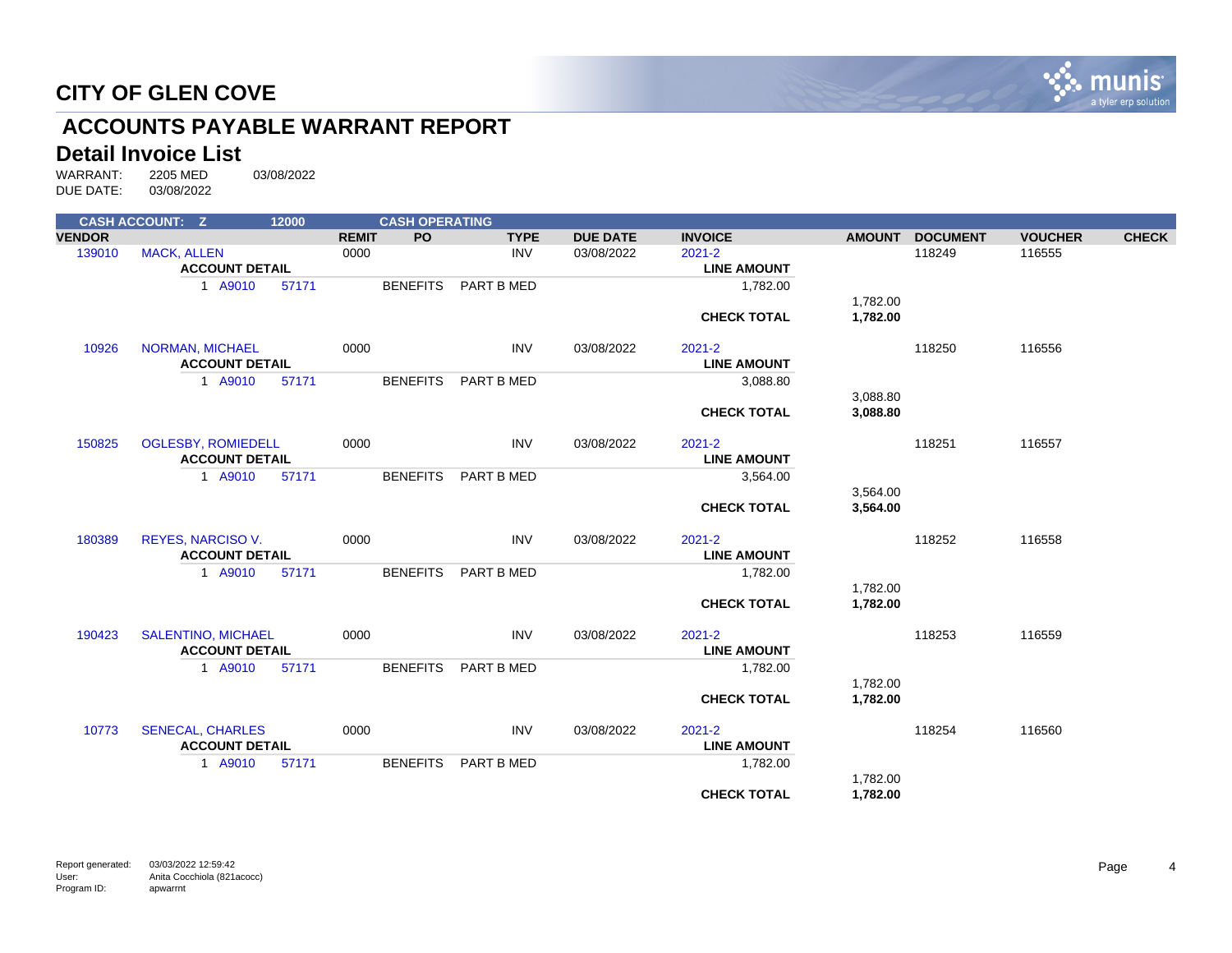

# **ACCOUNTS PAYABLE WARRANT REPORT**

# **Detail Invoice List**<br>WARRANT: 2205 MED

|               | <b>CASH ACCOUNT: Z</b>  | 12000 |              | <b>CASH OPERATING</b> |             |                 |                    |               |                 |                |              |
|---------------|-------------------------|-------|--------------|-----------------------|-------------|-----------------|--------------------|---------------|-----------------|----------------|--------------|
| <b>VENDOR</b> |                         |       | <b>REMIT</b> | <b>PO</b>             | <b>TYPE</b> | <b>DUE DATE</b> | <b>INVOICE</b>     | <b>AMOUNT</b> | <b>DOCUMENT</b> | <b>VOUCHER</b> | <b>CHECK</b> |
| 10930         | SOLOMITO, MARIE C.      |       | 0000         |                       | <b>INV</b>  | 03/08/2022      | $2021 - 2$         |               | 118255          | 116561         |              |
|               | <b>ACCOUNT DETAIL</b>   |       |              |                       |             |                 | <b>LINE AMOUNT</b> |               |                 |                |              |
|               | 1 A9010                 | 57171 |              | <b>BENEFITS</b>       | PART B MED  |                 | 1,782.00           |               |                 |                |              |
|               |                         |       |              |                       |             |                 |                    | 1,782.00      |                 |                |              |
|               |                         |       |              |                       |             |                 | <b>CHECK TOTAL</b> | 1,782.00      |                 |                |              |
| 193641        | <b>SUCHARSKI, DAVID</b> |       | 0000         |                       | <b>INV</b>  | 03/08/2022      | $2021 - 2$         |               | 118256          | 116562         |              |
|               | <b>ACCOUNT DETAIL</b>   |       |              |                       |             |                 | <b>LINE AMOUNT</b> |               |                 |                |              |
|               | 1 A9010                 | 57171 |              | <b>BENEFITS</b>       | PART B MED  |                 | 1,782.00           |               |                 |                |              |
|               |                         |       |              |                       |             |                 |                    | 1,782.00      |                 |                |              |
|               |                         |       |              |                       |             |                 | <b>CHECK TOTAL</b> | 1,782.00      |                 |                |              |
| 200775        | <b>TETTA, ALFONSO</b>   |       | 0000         |                       | <b>INV</b>  | 03/08/2022      | $2021 - 2$         |               | 118257          | 116563         |              |
|               | <b>ACCOUNT DETAIL</b>   |       |              |                       |             |                 | <b>LINE AMOUNT</b> |               |                 |                |              |
|               | 1 A9010                 | 57171 |              | <b>BENEFITS</b>       | PART B MED  |                 | 3,564.00           |               |                 |                |              |
|               |                         |       |              |                       |             |                 |                    | 3,564.00      |                 |                |              |
|               |                         |       |              |                       |             |                 | <b>CHECK TOTAL</b> | 3,564.00      |                 |                |              |
| 220222        | <b>VANN, WOODROW</b>    |       | 0000         |                       | <b>INV</b>  | 03/08/2022      | $2021 - 2$         |               | 118258          | 116564         |              |
|               | <b>ACCOUNT DETAIL</b>   |       |              |                       |             |                 | <b>LINE AMOUNT</b> |               |                 |                |              |
|               | 1 A9010                 | 57171 |              | <b>BENEFITS</b>       | PART B MED  |                 | 1,782.00           |               |                 |                |              |
|               |                         |       |              |                       |             |                 |                    | 1,782.00      |                 |                |              |
|               |                         |       |              |                       |             |                 | <b>CHECK TOTAL</b> | 1,782.00      |                 |                |              |
| 220301        | <b>VANVELSOR, LINDA</b> |       | 0000         |                       | <b>INV</b>  | 03/08/2022      | $2021 - 2$         |               | 118259          | 116565         |              |
|               | <b>ACCOUNT DETAIL</b>   |       |              |                       |             |                 | <b>LINE AMOUNT</b> |               |                 |                |              |
|               | 1 A9010                 | 57171 |              | <b>BENEFITS</b>       | PART B MED  |                 | 1,782.00           |               |                 |                |              |
|               |                         |       |              |                       |             |                 |                    | 1,782.00      |                 |                |              |
|               |                         |       |              |                       |             |                 | <b>CHECK TOTAL</b> | 1,782.00      |                 |                |              |
| 230150        | <b>WALDMAN, CAROL</b>   |       | 0000         |                       | <b>INV</b>  | 03/08/2022      | 2021-2 MED         |               | 118260          | 116566         |              |
|               | <b>ACCOUNT DETAIL</b>   |       |              |                       |             |                 | <b>LINE AMOUNT</b> |               |                 |                |              |
|               | 1 A9010                 | 57171 |              | <b>BENEFITS</b>       | PART B MED  |                 | 7,128.00           |               |                 |                |              |
|               |                         |       |              |                       |             |                 |                    | 7,128.00      |                 |                |              |
|               |                         |       |              |                       |             |                 | <b>CHECK TOTAL</b> | 7,128.00      |                 |                |              |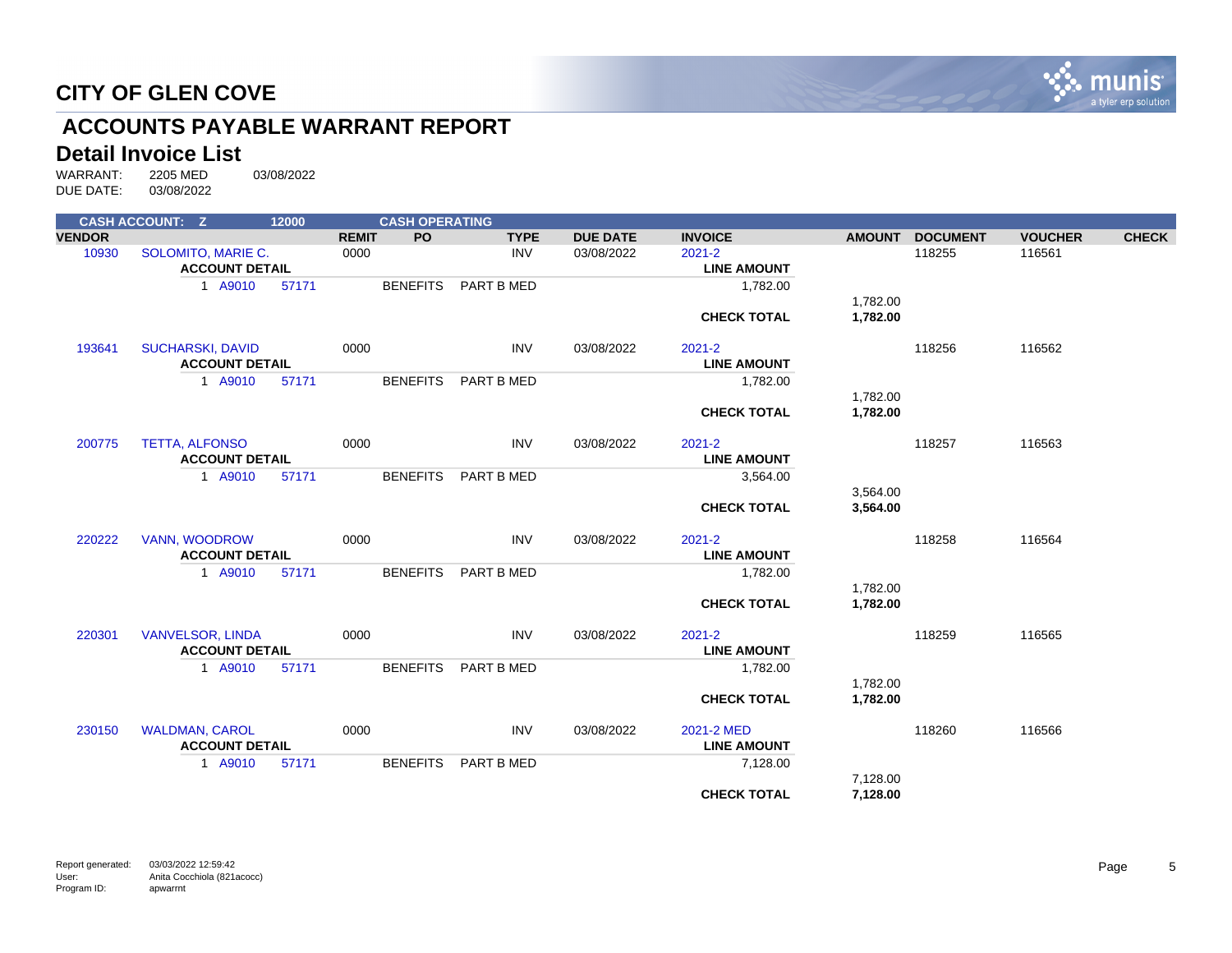

# **ACCOUNTS PAYABLE WARRANT REPORT**

# **Detail Invoice List**<br>WARRANT: 2205 MED

|               | <b>CASH ACCOUNT: Z</b>  | 12000 | <b>CASH OPERATING</b> |                             |                 |                    |               |                 |                |              |
|---------------|-------------------------|-------|-----------------------|-----------------------------|-----------------|--------------------|---------------|-----------------|----------------|--------------|
| <b>VENDOR</b> |                         |       | PO.<br><b>REMIT</b>   | <b>TYPE</b>                 | <b>DUE DATE</b> | <b>INVOICE</b>     | <b>AMOUNT</b> | <b>DOCUMENT</b> | <b>VOUCHER</b> | <b>CHECK</b> |
| 230440        | <b>WELDON, JAMES</b>    |       | 0000                  | <b>INV</b>                  | 03/08/2022      | $2021 - 2$         |               | 118261          | 116567         |              |
|               | <b>ACCOUNT DETAIL</b>   |       |                       |                             |                 | <b>LINE AMOUNT</b> |               |                 |                |              |
|               | 1 A9010                 | 57171 | <b>BENEFITS</b>       | PART B MED                  |                 | 1,782.00           |               |                 |                |              |
|               |                         |       |                       |                             |                 |                    | 1,782.00      |                 |                |              |
|               |                         |       |                       |                             |                 | <b>CHECK TOTAL</b> | 1,782.00      |                 |                |              |
| 230488        | <b>WILLSON, CAROLYN</b> |       | 0000                  | <b>INV</b>                  | 03/08/2022      | 2021-2             |               | 118262          | 116568         |              |
|               | <b>ACCOUNT DETAIL</b>   |       |                       |                             |                 | <b>LINE AMOUNT</b> |               |                 |                |              |
|               | A9010                   | 57171 | <b>BENEFITS</b>       | PART B MED                  |                 | 2,494.80           |               |                 |                |              |
|               |                         |       |                       |                             |                 |                    | 2,494.80      |                 |                |              |
|               |                         |       |                       |                             |                 | <b>CHECK TOTAL</b> | 2,494.80      |                 |                |              |
| 260103        | ZIEGEN, JAMES           |       | 0000                  | <b>INV</b>                  | 03/08/2022      | 2021-2             |               | 118263          | 116569         |              |
|               | <b>ACCOUNT DETAIL</b>   |       |                       |                             |                 | <b>LINE AMOUNT</b> |               |                 |                |              |
|               | A9010                   | 57171 | <b>BENEFITS</b>       | PART B MED                  |                 | 1,782.00           |               |                 |                |              |
|               |                         |       |                       |                             |                 |                    | 1,782.00      |                 |                |              |
|               |                         |       |                       |                             |                 | <b>CHECK TOTAL</b> | 1,782.00      |                 |                |              |
| 27            | <b>INVOICES</b>         |       |                       | <b>WARRANT TOTAL</b>        |                 | 65,815.20          | 65,815.20     |                 |                |              |
|               |                         |       |                       | <b>CASH ACCOUNT BALANCE</b> |                 |                    | 0.00          |                 |                |              |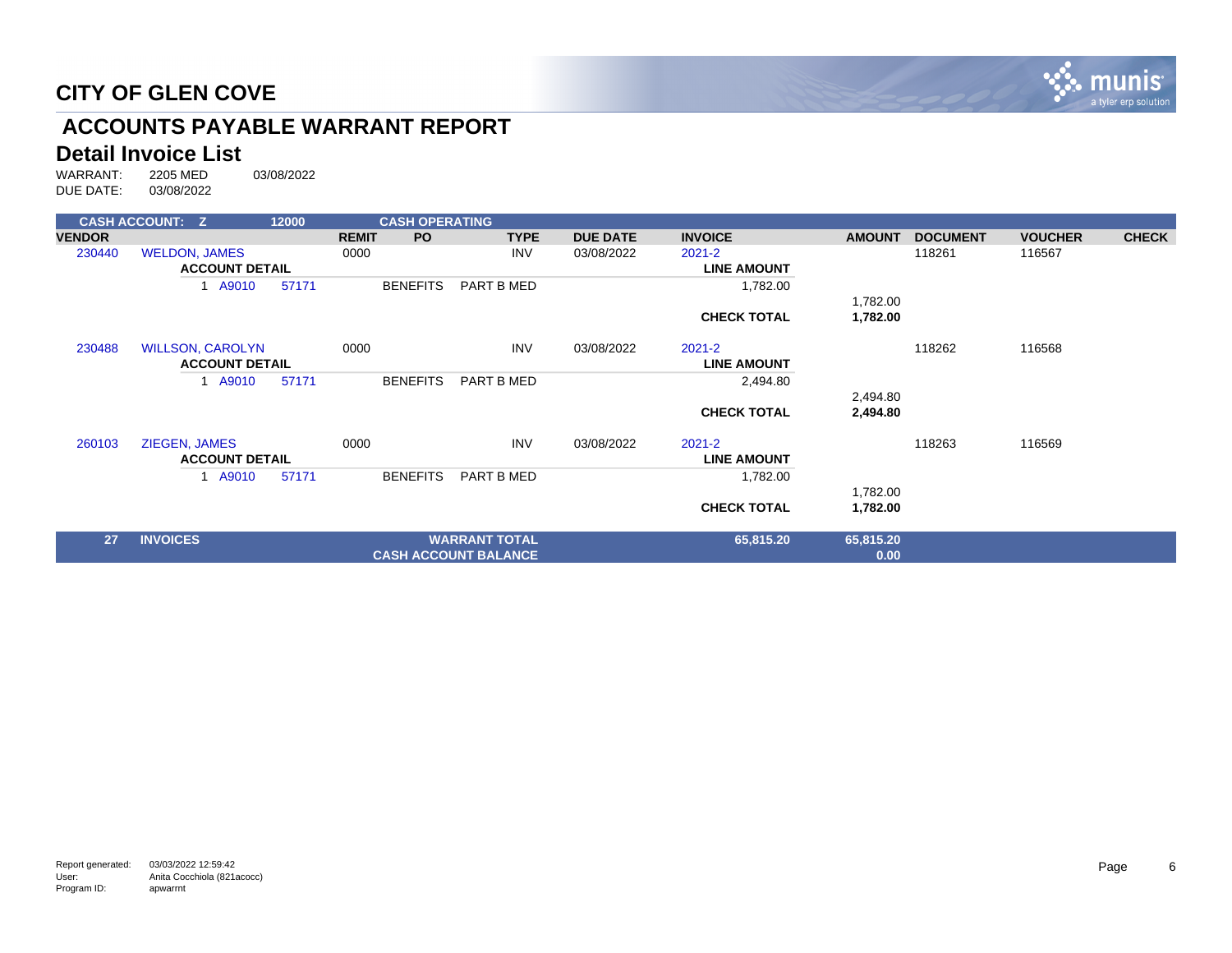

# **ACCOUNTS PAYABLE WARRANT REPORT**

# **Warrant Summary**<br>WARRANT: 2205 MED

| <b>FUND</b> | <b>ORG</b>                  |                    | <b>ACCOUNT</b>   |                              | <b>AMOUNT</b> | <b>AVLB BUDGET</b> |
|-------------|-----------------------------|--------------------|------------------|------------------------------|---------------|--------------------|
| A           | A9010                       | EMPLOYEE BENEFITS  | -09-9010-57171 - | <b>MEDICARE PART B - RET</b> | 65,815.20     | 96,234.80          |
|             | <b>CASH ACCOUNT Z 12000</b> | <b>BALANCE .00</b> |                  | <b>FUND TOTAL</b>            | 65.815.20     |                    |
|             |                             |                    |                  | <b>WARRANT SUMMARY TOTAL</b> | 65,815.20     |                    |
|             |                             |                    |                  | <b>GRAND TOTAL</b>           | 65,815.20     |                    |